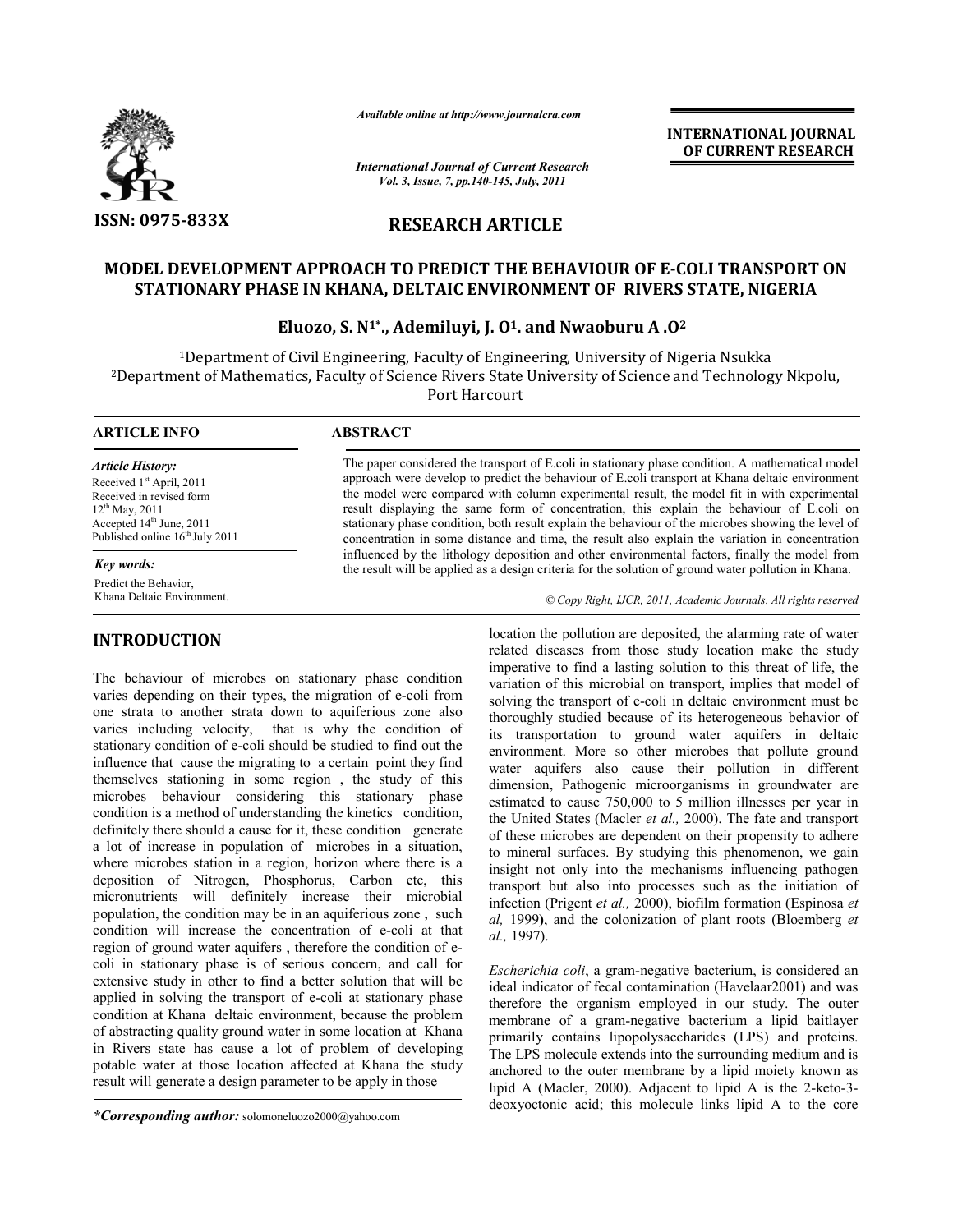polysaccharide region of the LPS (Coughlin *et al.,* 1983 Macleret al, 2000), which consists of heptose, glucose, galactose, and *N*-acetylglucosamine molecules (Holst, 1996 Madigan,1997 ). The outermost part of the LPS assembly is a lengthy sugar chain called the O-polysaccharide or O-antigen, for which the exact size and composition are strain specific (Kannenberg Carlson, 2001). The types of proteins that exist on the outer membrane include murein lipoproteins, porins (i.e., OmpC, OmpF, OmpA, and PhoE), diffusion proteins, enzymes, and structural molecules (Nikaidoand Vaara 1985). Portions of these proteinaceous molecules are exposed to the external environment. In addition, many gram-negative cells exude extracellular polymeric substances (EPS), which typically consist of proteins, polysaccharides, and nucleic acids (Omoik**e** and Chorover, 2004). Previous studies have addressed the role of these macromolecules on cell adhesion. Specifically, the adhesive nature of bacteria has been attributed to such features as LPS Abu-Lail, , and Camesano. 2003, Flemming *et al.,* 1999 Kannenberg and carlson 2001 Walker and Elimelech 2004), outer membrane proteins (,Navarre and Schneewind 1999 Otto, and Hermansson 1999), fimbriae (Otto *et al.,* 2001), flagella (Deflaun *et al.,* 1990 ), and EPS (Frank and Belfort 2003; Tsuneda *et al.,* 2003 ).

# **MATERIALS AND METHOD**

### **Sample Collection**

The method of sample collection was insitu method of sample collection from a point source discharge into a drain at. Khana in Rivers State from Niger Delta Environment

# **COLUMN EXPERIMENTS**

Column experiments were performed to monitor the level of transport of *E. coli* at different deposit of soil formation.

#### **Experiment Set up**

The column was set up; the height is 1 metre of 10mm diameter steel pipe, positioned at vertical level, including a funnel of 30cm that contains 4 litres of waste water. Each sample level of average of 2000mg/l of waste water containing *E. coli* was poured inside the column. While the flow was passing through the column, a stop watch was used to monitor the speed level, to determine the level of transport of each sample of aquifer materials. The effluent 1000mg/l from the column were collected and subjected to thorough analysis to determine the level of transport of *E. coli* in each of the aquifer material, which determines the level of transport to aquiferious zone.

# **DEVELOPED MODELS FOR STATIONARY PHASE CONDITION**

| $\mathcal{C}$ | Concentration $[ML^{-3}]$             |
|---------------|---------------------------------------|
|               | Velocity $[LT^{-1}]$                  |
| $D_{\Delta}$  | Dispersion coefficient dimension less |
|               | Time<br>- 171                         |

X = Distance L

## **STATIONARY PHASE**

$$
V^2 D_{A2} \frac{\partial c(x)}{\partial x} - Kc(x) \frac{V(x)}{t} = \frac{V \partial c(x)}{\partial t} \dots \qquad (1)
$$

If 
$$
\frac{\partial x}{\partial x} + \frac{V \partial c(x)}{\partial t}
$$
 (2)

and 
$$
V^2 D_{A2} \frac{\partial c(x)}{\partial x} = \beta
$$

We have 
$$
\frac{\partial c(x)}{\partial t} - Kc(x) \frac{V(x)}{t} = \beta
$$
 (3)

Such that 
$$
\frac{V\partial c(x)}{\partial t} = Kc(x)\frac{V(x)}{t} - \beta \qquad \dots \qquad (4)
$$

By transformation of eqn (4) we have  $C(x) = TX$ 

This implies that 
$$
\frac{\partial c(x)}{\partial x} = T^1 X
$$

It can be obtained from separation of variables

$$
\frac{\partial c(x)}{\partial x} = TX^1
$$

Substituting into eqn (4) we get

$$
V(T^1X) = KTX^1 - TX \frac{\partial v(x)}{\partial t} \qquad \qquad (5)
$$

Expanding further we have

$$
VT^{1}X = KTX^{1} - TX \frac{\partial v(x)}{\partial t}
$$
 (6)

Dividing eqn (6) by TX we have

$$
\frac{VT^{1}X}{TX} = \frac{KTX^{1}}{TX} - TX\frac{\partial v(x)}{\partial t} \qquad \qquad (7)
$$

This implies that

$$
\frac{VT^1}{T} = \frac{KX^1}{X} - \frac{\partial v(x)}{\partial t} \qquad \qquad (8)
$$

$$
\text{If } \frac{V \partial c(x)}{\partial t} = \lambda^2
$$

We have

$$
\frac{VT^1}{T} = \frac{KX^1}{X} - \frac{\partial v(x)}{\partial t} = \lambda^2 \dots \dots \dots \dots \quad (9)
$$

Simplifying it term by term we have

$$
\frac{VT^1}{T} = \lambda^2 \qquad \qquad \dots \qquad (10)
$$

$$
VT^1 - \lambda^2 T \tag{11}
$$

Let 
$$
T_{(o)}
$$
 = 0

$$
VT^1 = \lambda^2 T = 0
$$

$$
V(ST_{(s)} - T(o) - \lambda^2 T_{(s)} = 0 \quad \dots \quad (12)
$$

Considering the boundary conditions we have

$$
T_{(o)} = Ca_1 \tag{13}
$$

Where  $Ca<sub>1</sub>$  is the initial concentration

$$
V(ST_{(s)} - Ca_1) - \lambda^2 T_{(s)} = 0 \quad \dots \quad (14)
$$

$$
VST_{(s)} - VCa_1 - \lambda^2 T_{(s)} = 0 \quad \dots \quad (15)
$$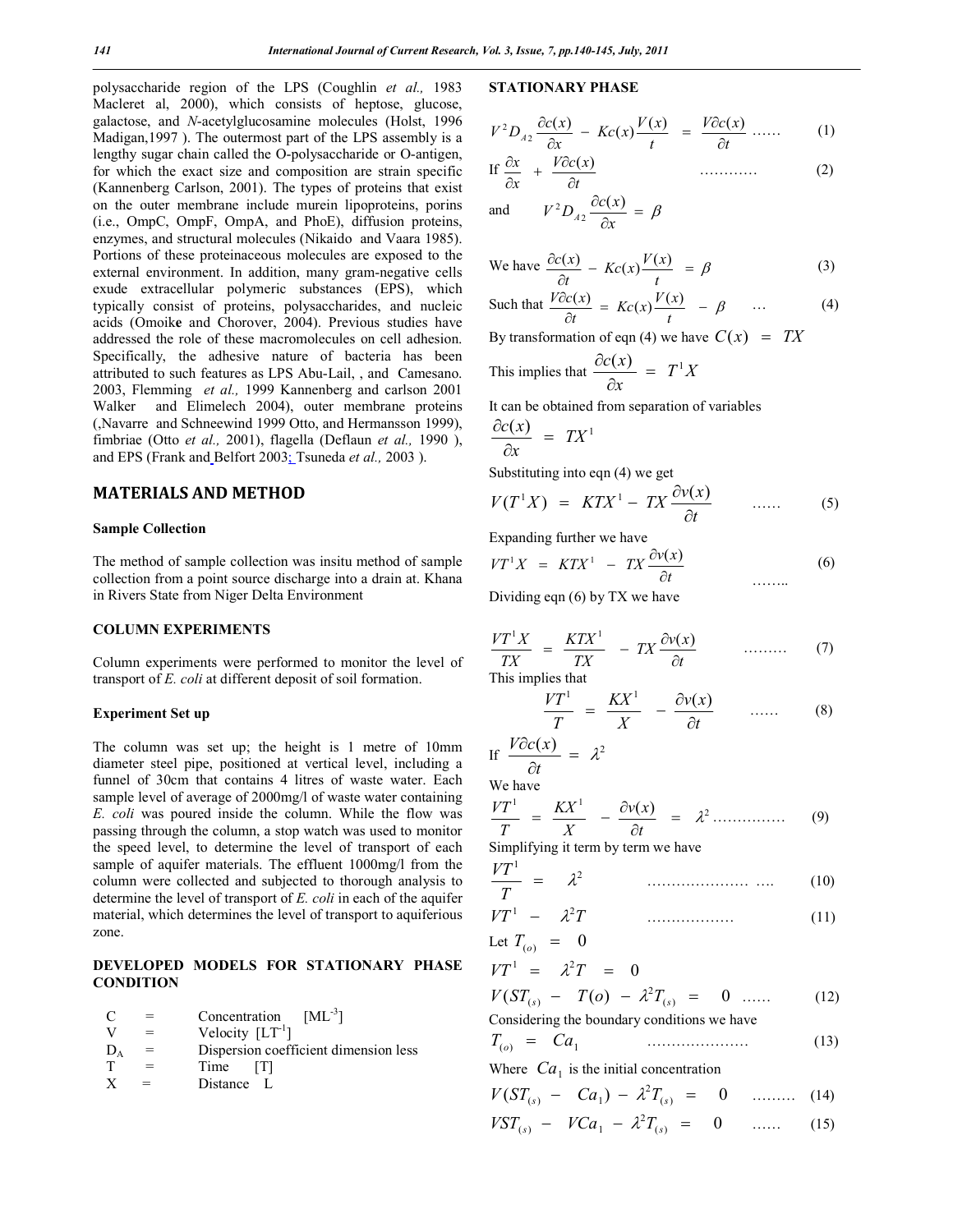$$
VST_{(s)} - \lambda^2 T_{(s)} = Ca_1 \quad \dots \quad (16)
$$
  

$$
(VS - \lambda^2)T_{(s)} = Ca_1 \quad \dots \quad (17)
$$

Then

$$
T_{(s)} = \frac{V Ca_1}{V s - \lambda^2} \qquad \dots \qquad (18)
$$
  
\n
$$
V_s = \lambda^2 = 0
$$
  
\n
$$
S = \frac{\lambda^2}{V} \qquad \dots \qquad (19)
$$

Therefore,

$$
T_{(s)} = VCa_1 \ell^{\frac{\lambda^2}{V}t} \qquad \qquad (20)
$$

$$
K\frac{X^1}{X} = \lambda^2
$$
  
where

$$
X_{(o)} = Ca_2
$$

If we have

$$
X_{(t)} - \frac{K X^1}{X} C a_2 e^{\frac{\lambda^2}{K C a_2}} \qquad \qquad \dots \qquad (21)
$$

$$
\frac{\partial v(x)}{\partial t} = \lambda^2
$$
  
\n
$$
SV_{(s)} - V_{(s)} C_{(o)} = \lambda^2
$$
  
\nIntegrating the initial concentration for which  
\n
$$
V_{(o)} = Ca_3
$$
 (22)

$$
SV_{(s)} - Ca_3 = \lambda^2 \dots \tag{23}
$$

$$
SV_{(s)} = \lambda^2 + Ca_3 \quad \dots \tag{24}
$$

Making *Vs* the subject relation gives

$$
V_{(s)} = \frac{\lambda^2 + Ca_3}{S} \qquad \dots \qquad (25)
$$

Using Laplace inverse where we obtained

$$
V_{(t)} = \lambda^2 + C_3 \qquad \dots \qquad (26)
$$

$$
\lambda^2 = \frac{vt}{Ca_3}
$$

$$
\frac{VT^1}{T} = \frac{KX^1}{X} - \frac{\partial v(x)}{\partial t} = \lambda^2
$$
\nIf we let  $C_{(x)} = TX$  we obtain\n
$$
\frac{VT^1}{T} = \frac{KX^1}{X} - \frac{\partial v(x)}{\partial t}
$$
\nIntegrating both sides gives

\n
$$
\frac{1}{T} = \frac{V}{T} - \frac{\partial v(x)}{\partial t} \quad \dots \quad (28)
$$

Integrating both sides gives

$$
V Ca_1 \ell^{\frac{\lambda^2}{v}} = K Ca_2 \ell^{-K'} \qquad \qquad (29)
$$

$$
C_{(x)} = V Ca_1 \ell^{\frac{\lambda^2}{V}} = K Ca_2 \ell^{\frac{\lambda^2}{-K}t}
$$
 (30)

If 
$$
\lambda^2 = \frac{Vt}{Ca_3}
$$

We have

$$
C_{(x)} = VCa_1 e^{\frac{Vt^2}{Ca_3}} = KCa_2 e^{\frac{Vt^3}{Ca_3}t} \dots (31)
$$

$$
C_{(x)} = T_{(x)} = T_{(s)} X_{(t)}
$$
  
\n
$$
C_{(x)} = \left( VCa_1 \ell^{\frac{\lambda^2 t}{V}} \right) \left( KCa_2 \ell^{\frac{\lambda^2 t}{K}} \right) \dots
$$
 (32)  
\nGiven the constraint below since

 $t = 0, x = C_{(x)} = C_m$ 

We have

*Cm Ca*<sup>1</sup> *Ca*2 ………………… (33)

Such that

$$
Ca_1 = \frac{C_m}{C_2} \qquad \qquad \dots \dots \tag{34}
$$

Integrating through we have

$$
C_{(x)} = \left(\frac{VC_m}{Ca_2} e^{\frac{vt}{V}}\right) \left(K e^{\frac{\lambda^2 t}{K}}\right)
$$
............ (35)  
By indices, it simplifies it as

$$
C_{(x)} = V^3 K C_m \ell^{\frac{\lambda^2 t}{V}} + \frac{\frac{\lambda^2 t}{K}}{W}
$$
 (36)

If 
$$
V = \frac{\partial}{t}
$$
 we have

$$
C_{(x)_t} = \frac{d^3}{t^3} \, KC_m \, \left( \frac{\frac{\lambda^2 t}{d}}{t} + \frac{\frac{\lambda^2 t}{K d^3}}{t^3} \right) \, \dots \dots \dots \dots \quad (37)
$$

$$
C_{x_d} = \frac{d^3}{t^3} \, KC_m \, \ell \left( \frac{\frac{\lambda^2 t}{d}}{t} + \frac{\frac{\lambda^2 t}{K d^3}}{t^2} \right) \dots \dots \dots \dots \tag{38}
$$

$$
C_{(x)} = \frac{d^3}{t^3} \ K C_m \ e^{\left( \frac{\lambda^2 t^2}{d'_t} + \frac{\lambda^2 t^3}{Kd} \right) \dots \dots} \quad (39)
$$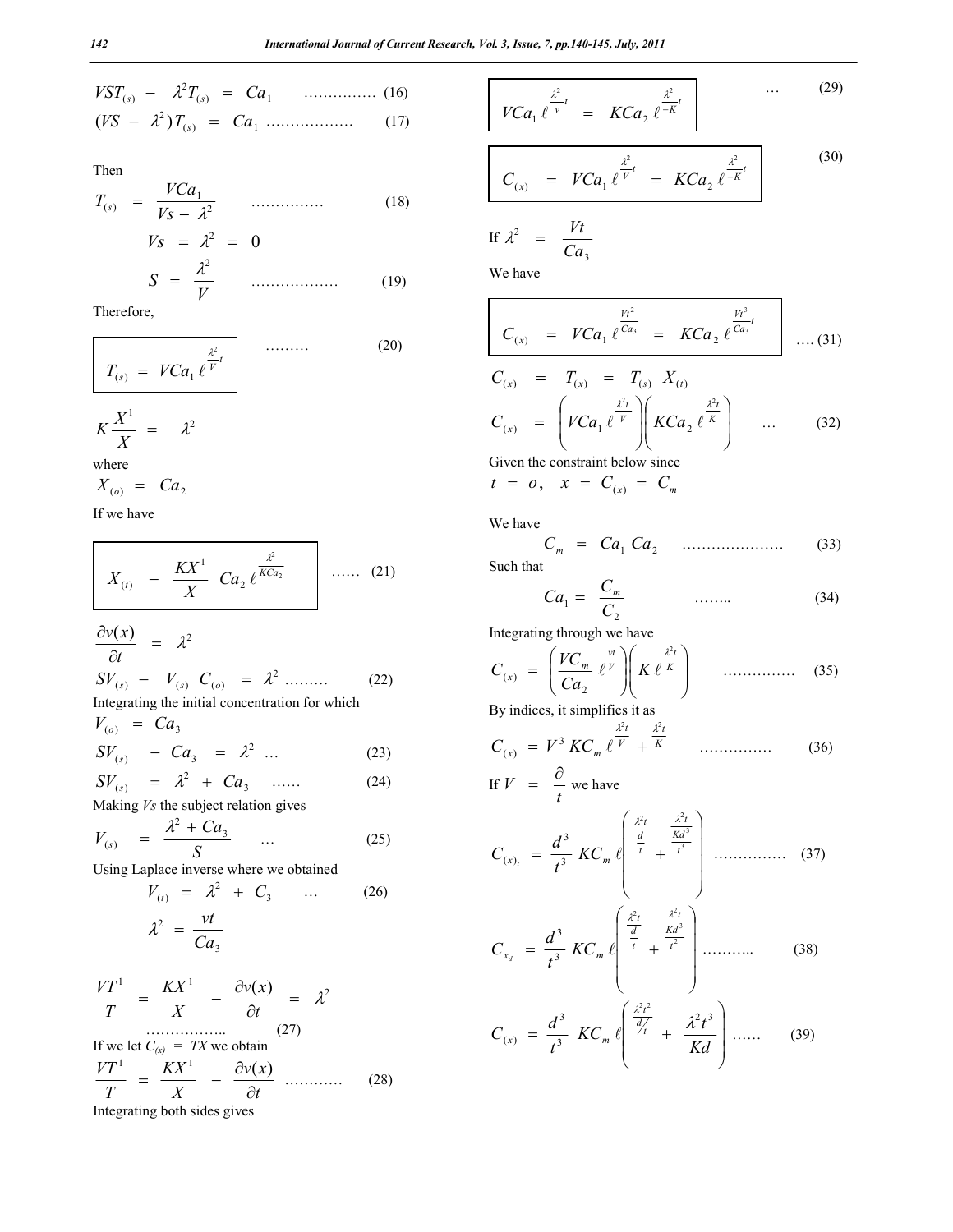# **RESULTS AND DISCUSSION**

From the figure it shows that the concentration gradually increase with increase in distance in an oscillation form, to an extend were an optimum value were observed at twenty one metres, and suddenly decrease from twenty four to thirty metres.

**Table 1. Concentration of** *E.coli* **at Various Distance versus time**

| Time | Theoretical model Result |
|------|--------------------------|
|      | Conc. $Mg/L(DV)$         |
| 10   | 1.41E-03                 |
| 20   | 9.60E-04                 |
| 30   | 0.024                    |
| 40   | 01                       |
| 50   | 0.41                     |
| 60   | 1.71E-03                 |
| 70   | 0.42                     |
| 80   | 0.023                    |
| 90   | 1.00E-14                 |
| 100  | 1.86E-16                 |

**Table 2. Concentration of** *E.coli* **at Various Distances versus time**

| Time | Theoretical model Result |
|------|--------------------------|
|      | Conc. $Mg/L(DV)$         |
| 10   | 1.41E-03                 |
| 20   | 9.60E-04                 |
| 30   | 0.024                    |
| 40   | 01                       |
| 50   | 0.41                     |
| 60   | 1.71E-03                 |
| 70   | 0.42                     |
| 80   | 0.023                    |
| 90   | 1.00E-14                 |
| 100  | 1.86E-16                 |

**Table 3. Comparison of theoretical value column experimental Result versus Distance**

| Distance | Exp Result Conc.<br>Mg/l | <b>Theoretical model</b><br><b>Result Conc.</b><br>Mg/L(DV) |
|----------|--------------------------|-------------------------------------------------------------|
| 3        | 0.00013                  | 1.41E-03                                                    |
| 6        | 0.00095                  | 9.60E-04                                                    |
| 9        | 0.021                    | 0.024                                                       |
| 12       | 0.5                      | 0.1                                                         |
| 15       | 0.38                     | 0.41                                                        |
| 18       | 0.00167                  | 1.71E-03                                                    |
| 21       | 0.39                     | 0.42                                                        |
| 24       | 0.019                    | 0.023                                                       |
| 27       | 0.000014                 | 1.00E-14                                                    |
| 30       | 0.000018                 | 1.86E-16                                                    |

**Table 4. Comparison of theoretical value column experimental Result versus Time**

| Time | Exp Result   | Theoretical model Result |
|------|--------------|--------------------------|
|      | Conc. $Mg/l$ | Conc. $Mg/L(DV/SP)$      |
| 10   | 0.00013      | 1.41E-03                 |
| 20   | 0.00095      | 9.60E-04                 |
| 30   | 0.021        | 0.024                    |
| 40   | 0.5          | 0.1                      |
| 50   | 0.38         | 0.41                     |
| 60   | 0.00167      | 1.71E-03                 |
| 70   | 0.39         | 0.42                     |
| 80   | 0.019        | 0.023                    |
| 90   | 0.000014     | 1.00E-14                 |
| 100  | 0.000018     | 1.86E-16                 |



**Fig. 1. Comparison of theoretical value with column experimental Result Versus Distance**

This condition can be attributed to the level of deposition of the stratum base on the geological formation deposited in the study area. this also explain the level of deposition with respect to microbes migration influenced by the deposition of the formation at khana deltaic environment , which happen to generate a lots of variation in the concentration of microbes , from the study it is discovered that it varies from one soil formation to the other , the level of its heterogeneity in concentration shows that their migration generates a lots of variation that resulted to more accumulation of microbes in some region where it station, if there is deposition of micronutrients, they increase in microbial population. The stationary conditions of microbial transport contribute more to ground water pollution. It produces the best fit line equation displayed on the graph.



**Fig. 2. Comparison of theoretical value with column experimental Result Versus Distance**

From the figure presented the concentration of e.coli gradually increase in vacillation form to a point where an optimum value were recorded at seventy days, a sudden decrease was observe from eight days to hundred days, this prove that the migration of the microbes duration varies, it also explain that the ability of migrating fast to ground water aquifers are determined from the lithology from the study area, the issue of stationary condition depend mostly on the soil matrix and deposition of other microelement ,the study area were confirm to generate these type of deposition, therefore the behaviour of e.coli considering stationary phase, become imperative to generate a solution that will solve this type of pollution generating from microbes , the method considered were integrated into the system in formulating a model, it generated the result presented in the figure with best fit equation displayed on the graph.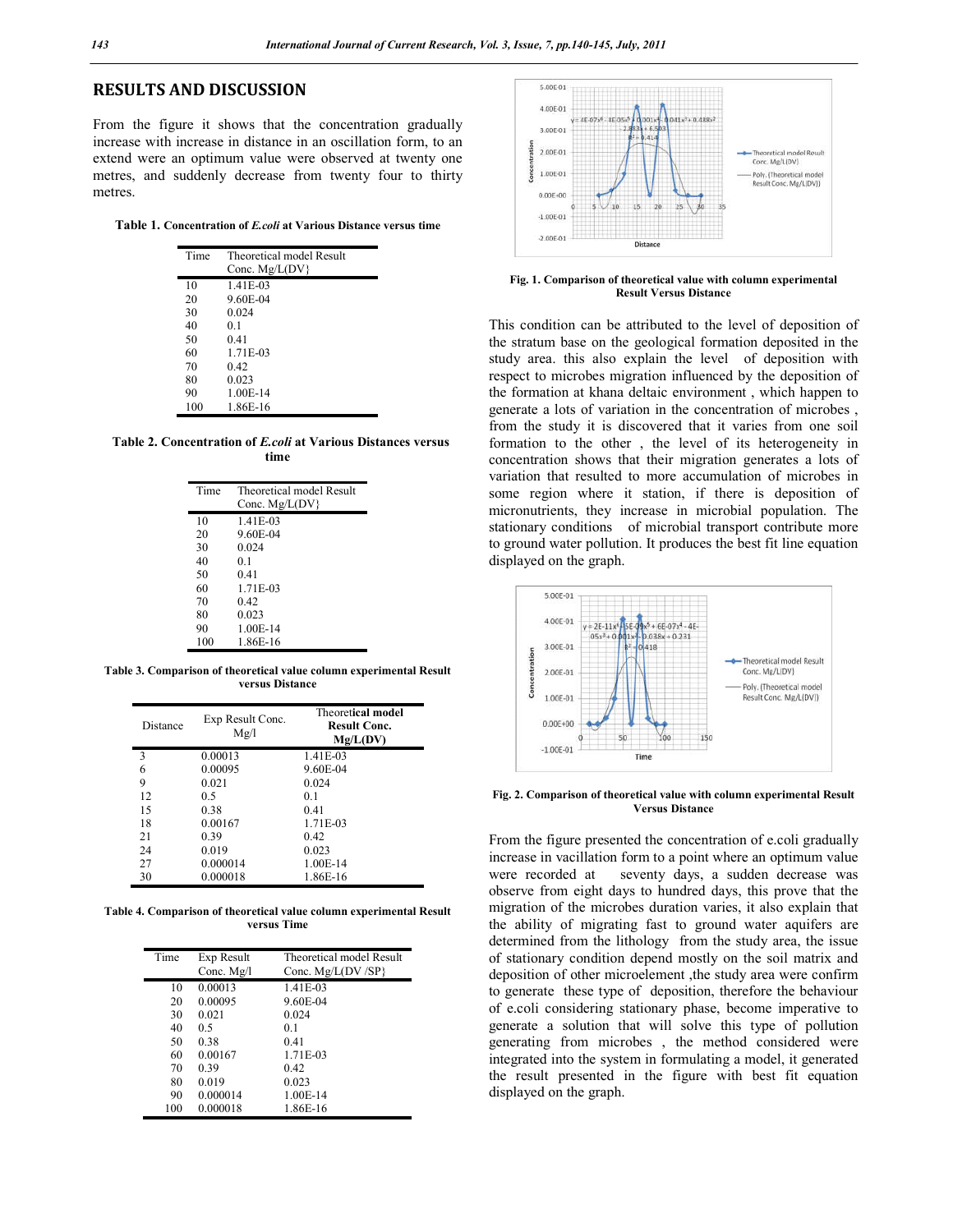

**Fig. 3. The comparison of theoretical model with experimental result of column stationary phase versus Time.**

Figure 3, the figure presented, shows that the concentration of the microbe increase with distance, until an optimum value was obtained, at a distance range of twelve metres. Similarly, a sudden decrease in concentration of the microbes was observed with increase in distance and the behaviour in the concentration of the microbes is in wave form as presented in figure, similarly to experimental result in the same vein it maintained the same form of concentration, but with little increase in optimum value its was achieved at fifteen metres decreasing in fluctuation form down to thirty metres, at this condition, it implies that both concentration can be attributed to the following reason change in distance, and decrease in microbial population, porosity and other environmental factors.



**Fig. 4(b). The comparison of theoretical model with experimental result of column stationary phase versus Time**

The figure presented shows that the concentration with respect to time from both results, displayed its optimum value at forty days for experimental result and fifty days for theoretical result, but the optimum value of the experiment was higher, the model comparison fit in with the experimental result. This shows that the model can be applied in some study area where is confirm that the migration of microbes e.coli are seen to have such behaviour through the level of concentration The results of both parameters display the best fit line equation  $Y =$  $2E-11x^6 - 5E-09x^3 + 6E-07x^4 - 4E-05x^3 + 0.001x^2 - 0.038x +$ 0.231 with its Root of  $(R^2 = 0.418)$ .

### **Conclusion**

The Study have explain a lots of reason why it is imperative to carry a thorough research ,considering the transport of E.coli in stationary phase condition, the variation of the microbial transport to ground water aquifer were confirm to be very high in some distance and time, which has generated a

rapid increase in pollution transport of e.coli at khana in Rivers state, this has generated a lots of water related diseases of which most settlers in those area do not know their sources of ill health, the level of death trap from e.coli transport to ground water aquifers in the study area is of serious concern ,and call for urgent attention, the model formulated with theoretical value result were compared, the model value fit in with the experimental result which implies that the model can be applied in any detail environment as benchmark for solving ground water pollution considering stationary phase condition.

## **REFERENCE**

- Abu-Lail, N. I., and T. A. Camesano, 2003. Role of lipopolysaccharides in the adhesion, retention, and transport of Escherichia coli JM109. *Environ. Sci. Technol.,* 37:2173-2183. [PubMed]
- Bloemberg, G. V., G. A. Otoole, B. J. J. Lugtenberg, and R. Kolter. 1997. Green fluorescent protein as a marker for *Pseudomonas* spp. *Appl. Environ. Microbiol.,* 63:4543- 4551. [PMC free article] [PubMed]
- Coughlin, R. T., S. Tonsager, and E. J. McGroarty, 1983. Quantitation of metal-cations bound to membranes and extracted lipopolysaccharide of *Escherichia coli. Biochemistry*, 22:2002-2007. [PubMed]
- Espinosa-Urgel, M., A. Salido, and J. L. Ramos, 2000. Genetic analysis of functions involved in adhesion of Pseudomonas putida to seeds. *J. Bacteriol*., 182:2363- 2369. [PMC free article] [PubMed]
- Frank, B. P., and G. Belfort, 2003. Polysaccharides and sticky membrane surfaces: critical ionic effects. *J. Membr. Sci.,* 212:205-212.
- Havelaar, A., U. J. Blumenthal, M. Strauss, D. Kay, and J. Bartram, 2001. Guidelines: the current position, p. 17-42. In L. Fewtrell and J. Bartram (ed.), World Health Organization water quality: guidelines, standards and health. IWA Publishing, London, United Kingdom.
- Holst, O., A. J. Ulmer, H. Brade, H. D. Flad, and E. T. Rietschel, 1996. Biochemistry and cell biology of bacterial endotoxins. *FEMS Immunol. Med. Microbiol.,* 16:83-104. [PubMed]
- Kannenberg, E. L., and R. W. Carlson. 2001. Lipid A and Ochain modifications cause Rhizobium lipopolysaccharides to become hydrophobic during bacteroid development. *Mol. Microbiol.,* 39:379-391. [PubMed
- Lamba, N. M. K., J. N. Baumgartner, and S. L. Cooper, 2000. The influence of thrombus components in mediating bacterial adhesion to biomaterials. *J. Biomater. Sci. Polym.,* 11:1227-1237
- Macler, B. A., and J. C. Merkle, 2000. Current knowledge on groundwater microbial pathogens and their control. *Hydrogeol. J.,* 8:29-40.
- Madigan, M. T., J. M. Martinko, and J. Parker, 1997. Brock biology of microorganisms, 8th ed. Prentice Hall, Upper Saddle River, N.J.
- Nikaido, H., and M. Vaara. 1985. Molecular basis of bacterial outer membrane permeability. *Microbiol. Rev.,* 49:1-32. [PMC free article] [PubMed]
- Okte, E., N. Sultan, B. Dogan, and S. Asikainen, 1999. Bacterial adhesion of Actinobacillus actinomycetemcomitans serotypes to titanium implants: